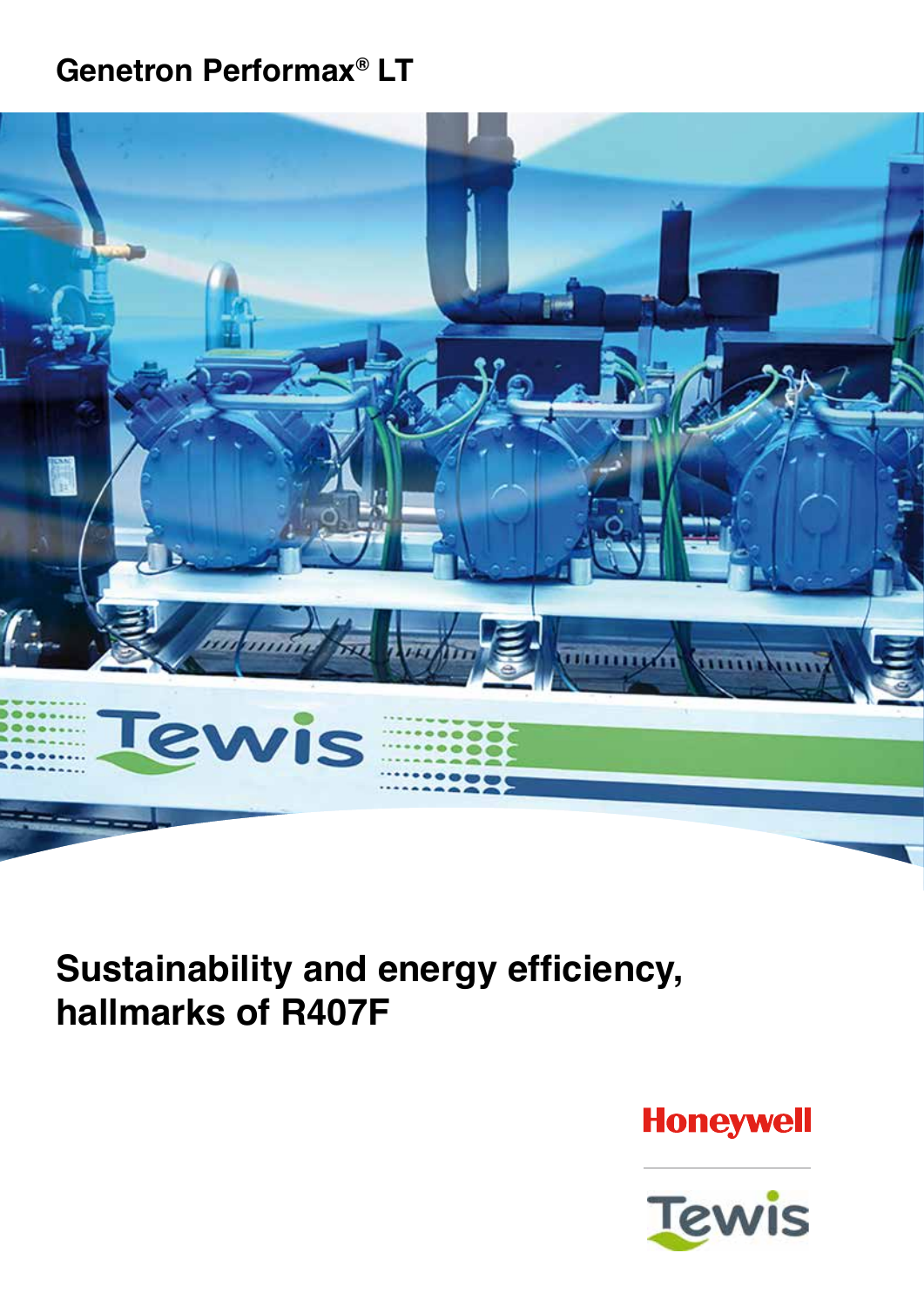"After this laboratory test, we are convinced that R407F will contribute decisively in obtaining maximum savings at a minimum cost in refrigeration systems that have been using R404A until now."

Javier Atencia, Tewis Smart Solutions International

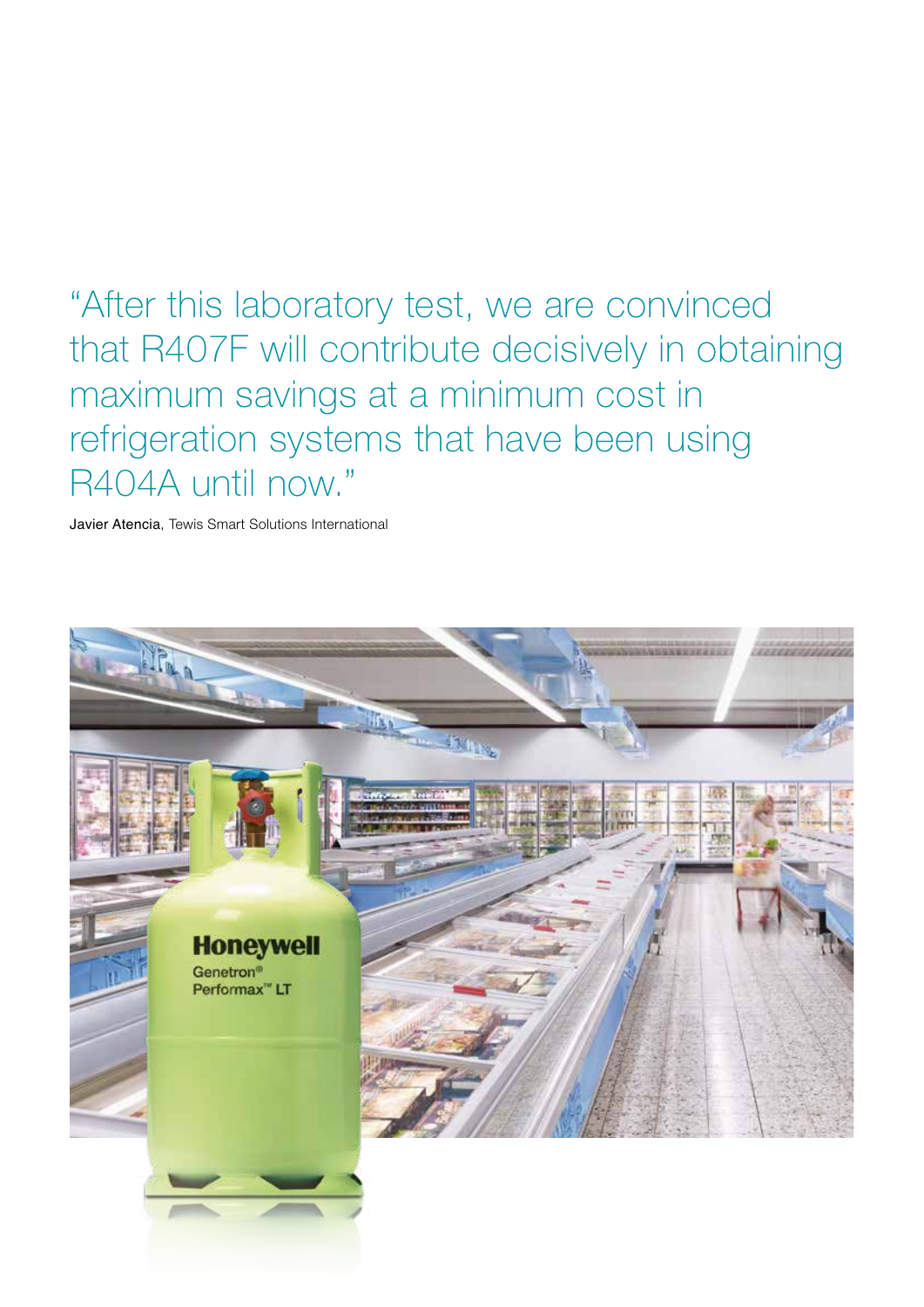## Background, context and issues

Industrial and commercial installations of all types must comply with increasingly strict standards of sustainability, environmental impact and energy efficiency.

In the majority of the more developed countries in the world - regulation, legislation and the potential application of fines involved, result in constant adaptation on the part of these installations to meet these high standards.

Furthermore, industry itself is gradually taking on a commitment to reduce possible harmful effects to the environment, such as by establishing green or sustainable agendas that set goals to reduce the impact of their activity.

There is one clear strategic factor in this scenario that fully affects refrigeration systems, which are vital, in preserving dairy, fresh and frozen products in supermarkets, as well as in many other sectors. The efficient operation of a refrigeration system largely depends on the properties of the refrigerant used.

The characteristics of this fluid, essential for maintaining a variety of perishable products in perfect condition, are being increasingly valued by businesses in the industry. Hence, some firms like Honeywell have research and development departments that are continuously working on replacing refrigerant gases that have been used until now with others that are safer, harmless to the environment and efficient; and other companies, such as Tewis Smart Solutions International, are focusing their technological research on designs and systems that result in the lowest possible TEWI (Total Environmental Warming Impact) through savings in energy consumption and environmental properties. It is in this context that Tewis has undertaken this test for the purpose of estimating the energy saving potential of the refrigerant R407F (Genetron Performax® LT).

# "

**An optimal refrigeration system largely depends on the properties of the refrigerant used"**

## Tewis Smart Solutions International: committed to energy efficiency

Tewis Smart Solutions International, one of the leading energy consulting firms with operations in five countries on three continents, decided to undertake a rigorous and meticulous comparative assessment of the properties of the refrigerant R407F (Genetron Performax® LT) compared to other gases that it could substitute (R404A, in this case).

Tewis has focused its business on continuous development and concern for research and identification of new solutions and controls for refrigeration. directed toward the implementation of more efficient, less energy consuming systems. This goal has led them to open their own laboratory at their Valencia facilities, a pioneering step in this field in Spain.

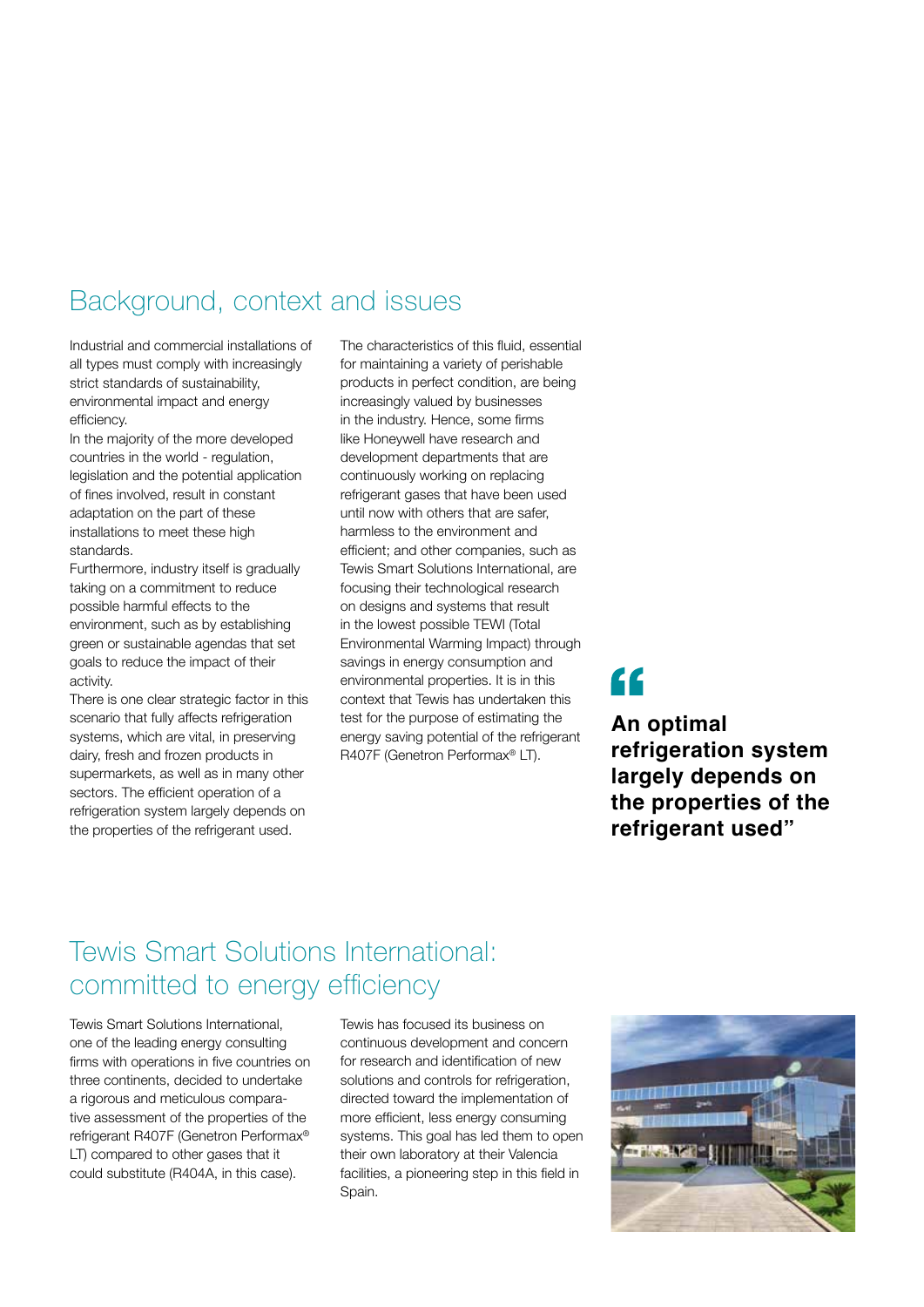### A conclusive trial with an added seal of accuracy

The Tewis team has set up a controlled laboratory trial with a well-defined objective: to analyse the energy consumption of a medium temperature refrigeration installation with two different refrigerants – R407F and R404A – under similar weather conditions and with a short time difference.

The data resulting from the study must allow evaluation of possible energy savings based on the use of refrigerant R407F in comparison with its predecessor, R404A, with the same compatibility characteristics for the existing installation as with the former (an additional added value for Genetron Performax® LT).

To provide the greatest possible accuracy, consistency and reliability for the entire trial, which was conducted in the Tewis laboratory, certification and monitoring by the *Instituto Tecnológico de la Energía* (ITE) of Valencia (Spain) was required.

The ITE is a support centre for innovation and business competitiveness created 15 years ago by the Generalitat Valenciana (Spanish Regional Government). It is primarily devoted to supporting projects of companies in the energy sector.

In this particular case, **the ITE supervised and confirmed the protocols and calibration of all components, equipment and systems installed**, certifying the validity and accuracy of the results obtained.

After two 70-hour operational cycles of a compressor pack connected to a series of refrigerated display cases, each using one of the two refrigerants for comparison, the results demonstrated the energy saving potential of R407F.

The new refrigerant developed by Honeywell showed a reduction in energy consumption of about 8% kilowatts/

hour than when the system ran on R404A. It should be noted that the initial trial indicators showed an even greater saving in favour of Genetron Performax® LT – specifically, 11% - but given that there was a slight variation in the outside temperature (less than one degree) in the two periods during which the tests were run, a correction factor was applied that provides even greater precision in the final results.

The conclusion is that the potential for reduction in energy consumption that R407F provides, combined with the improved capacity and with lower CO<sub>c</sub> emissions compared with its competitors, makes it the most suitable replacement for the more common refrigerants used in Commercial Refrigeration today. The potential for improving overall profitability of operations involving refrigeration makes it a key product for increasingly sustainable industries.

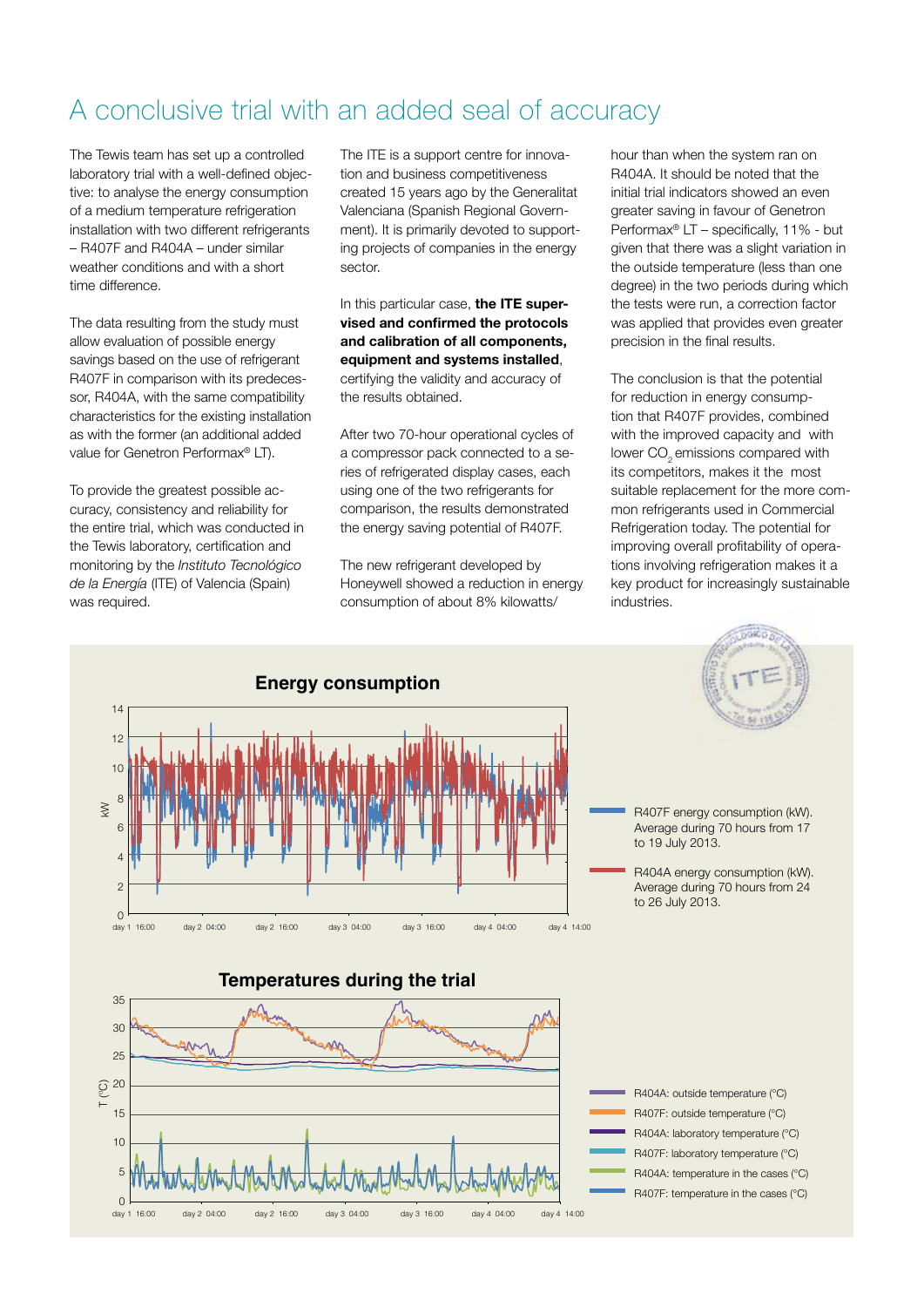

**R404A 437,4** Consumption kWh **R407F' 404,1\*** Consumption kWh **-8%** Consumption kWh

\* R407F' consumption is the estimated consumption that would have been provided with the refrigerant R407F under the same trial conditions for refrigerant R404A.



#### **The solid advantages of R407F:**

#### 1. **Reduction of carbon emissions.**

Previously conducted tests have already made it possible to establish the better performance of R407F gas compared with other gases that it is gradually replacing, such as R404A and R407A; its global warming potential (1,824) is about 50% less than refrigerant R404A (3,922), and lower than any other alternative used in commercial refrigeration.

**Example 3** Savings on energy bills. In terms of energy consumption, the 8% savings indicated in the Tewis trial (savings due strictly to the refrigerant and under the worst conditions and with very restrictive criteria regarding the influence of differences in ambient temperature) confirms the savings in other field trials performed by Honeywell with savings of up to 15% compared to systems operating on R404A.

### 3. **Application in already existing installations.**

There is no need to replace refrigeration systems in order to use R407F. With a series of minor adjustments, Genetron Performax® LT or R407F can be used with no problem in existing systems. In this way, the necessary remodelling of gas refrigeration installation groups that commercial and industrial establishments face has a major ally in this new refrigerant.

### 4. **Approved by major manufacturers of components, and can be handled by technicians**

**and installers.** R407F is approved by major manufacturers of compressors, valves and other components, and there is no significant difference in its handling for regular technicians and contractors, so that it can be handled safely and with no major changes.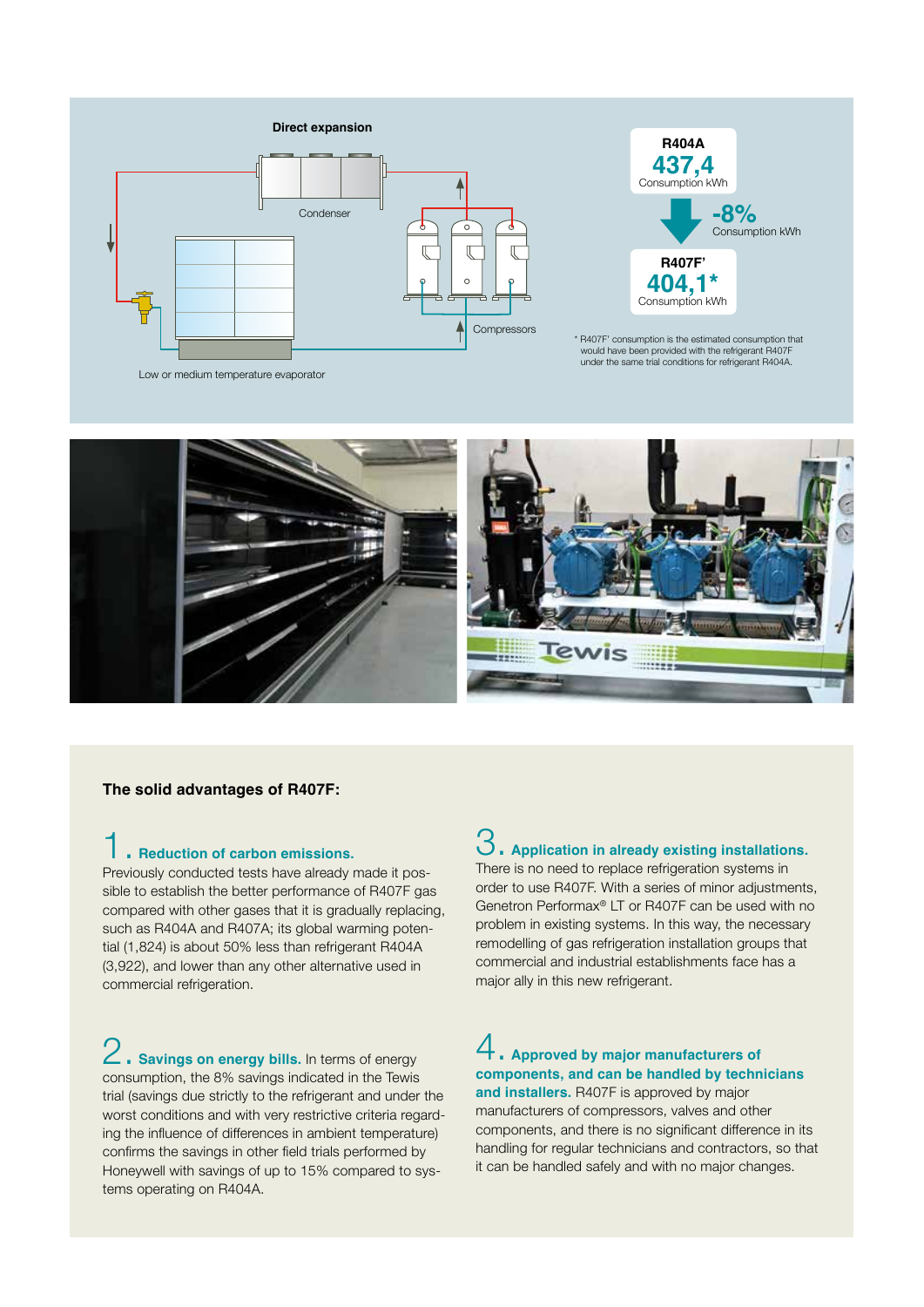#### **A rigorous methodology endorsed by the ITE (Energy Technological Institute, Valencia, Spain)**

- The refrigeration system in the Tewis laboratory was charged with 80 kg of R407F refrigerant and run uninterruptedly for 70 hours from July 17 to 19, 2013.
- The same schedule was repeated a week later (from July 24 to 26) with R404A.
- The key parameters were recorded in both cases: average power (every 5 minutes); outdoor ambient temperature (every 15 minutes); temperature in the refrigerated cases (every 15 minutes) and laboratory temperature (every 15 minutes).
- The main parameter, electricity consumption in the compressor pack, was measured with a calibrated network analyser owned by ITE.
- The tested parameters were measured for the average time of both tests (48 hours) to eliminate transients effects in the system. The two tests were conducted during two consecutive weeks so temperature conditions were practically the same. As the temperature was not exactly the same despite all efforts, a series of corrections were applied based on the thermal difference between the temperatures of the refrigerated case and the outside.
- The conditions for the regulation and operation of the installation were as follows for both tests:
	- Compressor suction setting: **-10°C**
	- Compressor discharge setting: **40°C**
	- Temperature setting at cases: **1°C**
	- Case loading: **Operating empty (without foodproducts)**

| <b>Component</b>              | <b>Brand</b>          | <b>Model</b>         |
|-------------------------------|-----------------------|----------------------|
| Compressors                   | Frascold              | S 7 33Y              |
| Condensers                    | Siarco                | CN 523H              |
| MT refrigerated cases         | Frost-Trol            | HMC-4/3750/465       |
| Electronic control            | Eliwell               | EWCM9100 eo          |
| Individual electronic control | Eliwell               | ID985/E LX           |
| <b>Expansion valves</b>       | Eliwell               | PXVB0AR8000          |
| Network analyser              | Darnetz Power Xplorer | Serial no. PX502A510 |

#### **Methodology used to correct the effect of variation in the external temperature**

Bearing in mind that the two testing periods were conducted with a sufficiently close time period, linear and proportional performance of energy consumption in relation to temperature is assumed; the thermal jump existing between the case and the ambient temperature within the laboratory where the test was conducted was considered the variable key of reference. This thermal difference could be considered, in a simplified manner, proportional to the heat extracted by the unit.

In this way, ITE considered the increase in this thermal difference, as a simplified approximation, to be proportional to the increase in energy consumption\*.

By establishing a simple formula, it is, hence possible to even more rigorously establish the power consumption measured with R407F under the temperature conditions that the refrigerant R404A was tested with.

$$
\text{Consumption}_{\text{RA07F}} = \frac{\Delta T_{\text{RA07F}}}{\Delta T_{\text{BA07F}}} \cdot \text{Consumption}_{\text{RA07F}}
$$

| Refrigerant   | <b>Consumption (kWh)</b> | Temperature<br>graident $(^{\circ}C)$ | Laboratory Temp. (°C). | Case Temp. (°C) |
|---------------|--------------------------|---------------------------------------|------------------------|-----------------|
| <b>R-407F</b> | 388,8                    | 19.4                                  | 23.0                   | 3,6             |
| <b>R-407F</b> | 404,1                    | 20,2                                  | 23,7                   | 3,5             |

\* This approximation may be considered to be excessively rigorous, as the thermal difference is less than one degree and this difference could be within the tolerance of the temperature measuring devices.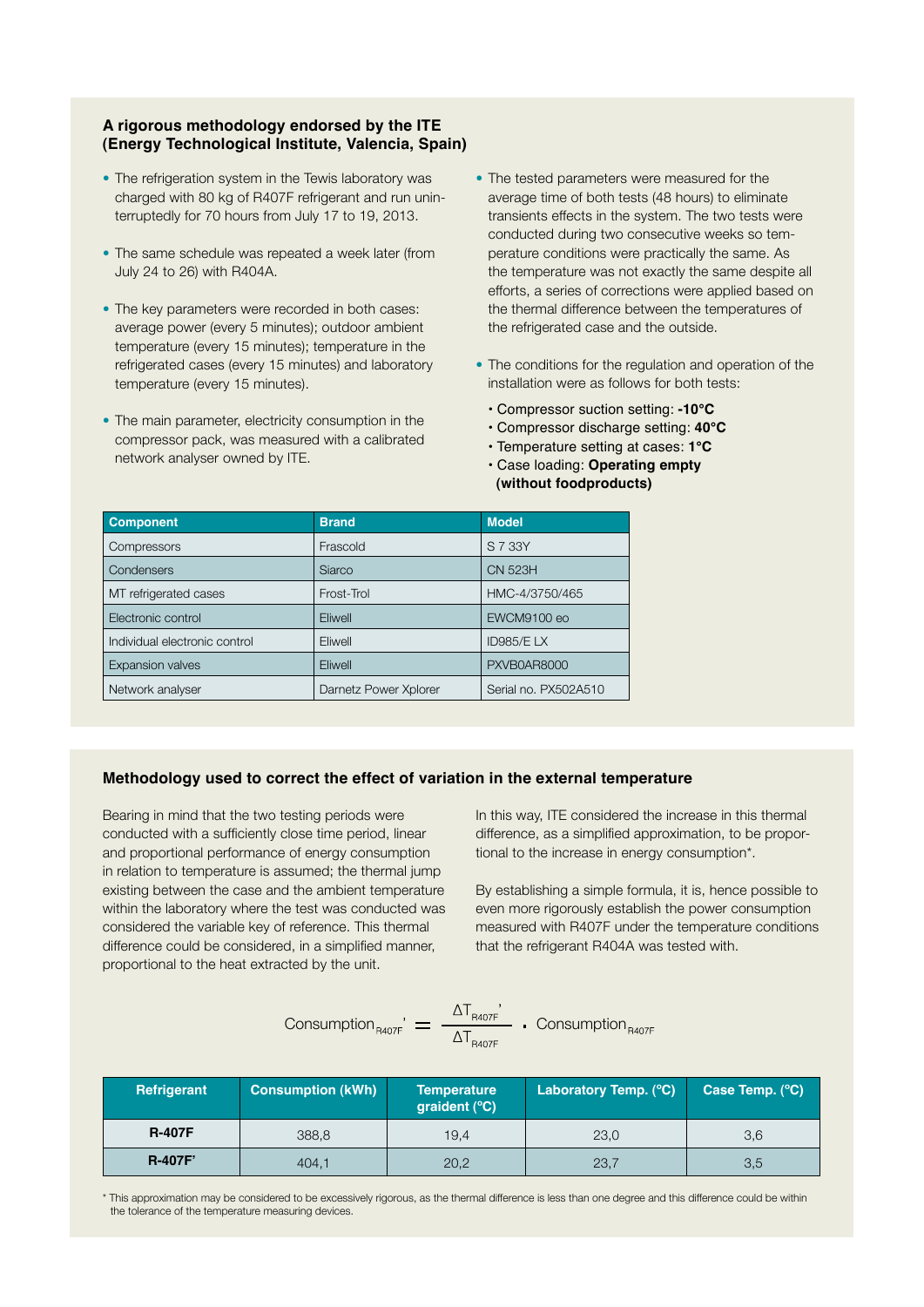#### **A considerable saving**

Regarding the increase in regulatory control mentioned, the economic impact resulting from the new tax in Spain on fluorinated greenhouse gases that will become effective in January 2014 on all industries that use commercial refrigeration (supermarkets, hypermarkets, convenience stores, the food industry, vending machines, etc.) should be noted.

This tax sets a new rate for industry, with the new amount to be determined by the type of refrigerant or blend, the charge and the global warming potential (GWP) of the gas used in each case. The tax seeks to stimulate the use of gases with lower environmental impact, levied especially on those with higher GWP.

In this context, the suitability of Genetron Performax<sup>®</sup> LT is even more obvious. This refrigerant has potential global warming credentials that make it an option that is difficult to beat: its GWP is 53% lower than R404A, the gas that it will be replacing in most cases, and less than any other alternative used in commercial refrigeration. The potential for reduction of direct and indirect emissions that R407F (Performax) provides, aside from its environmental benefits, economic advantages that are far from insignificant.

|               | GWP*  | 2014 - €/kg | 2015 - €/kg | $2016 - \epsilon$ /kg |
|---------------|-------|-------------|-------------|-----------------------|
| R-134a        | 1,300 | 8,58        | 17,16       | 26,00                 |
| <b>R-407C</b> | 1,653 | 10,91       | 21,81       | 33,05                 |
| <b>R-407F</b> | 1,705 | 11,25       | 22,51       | 34,10                 |
| <b>R-442A</b> | 1,793 | 11,83       | 23,67       | 35,86                 |
| <b>R-410A</b> | 1,975 | 13,04       | 26,07       | 39,50                 |
| <b>R-407A</b> | 1,990 | 13,13       | 26,27       | 39,80                 |
| <b>R-438A</b> | 2,151 | 14,20       | 28,40       | 43,03                 |
| <b>R-422D</b> | 2,623 | 17,31       | 34,62       | 52,46                 |
| R-507         | 3,850 | 25,41       | 50,82       | 77,00                 |
| <b>R-404A</b> | 3,784 | 24,97       | 49,95       | 75,68                 |

\* Global Warming Potential according to the IPCC (International Panel of Climate Change), revision 3.

#### **More information about R407F**

You can find all the information about Genetron Performax® LT at: http://www.honeywell-refrigerants.com/europe/applications/commercial-refrigeration-supermarkets/

#### **More information about Tewis**

www.tewis.com Tewis Smart Solutions International Guglielmo Marconi, 14 Parque Tecnológico 46980 Paterna (Valencia) - España Telf.: +34 96 313 42 02 Fax.: +34 96 350 07 87